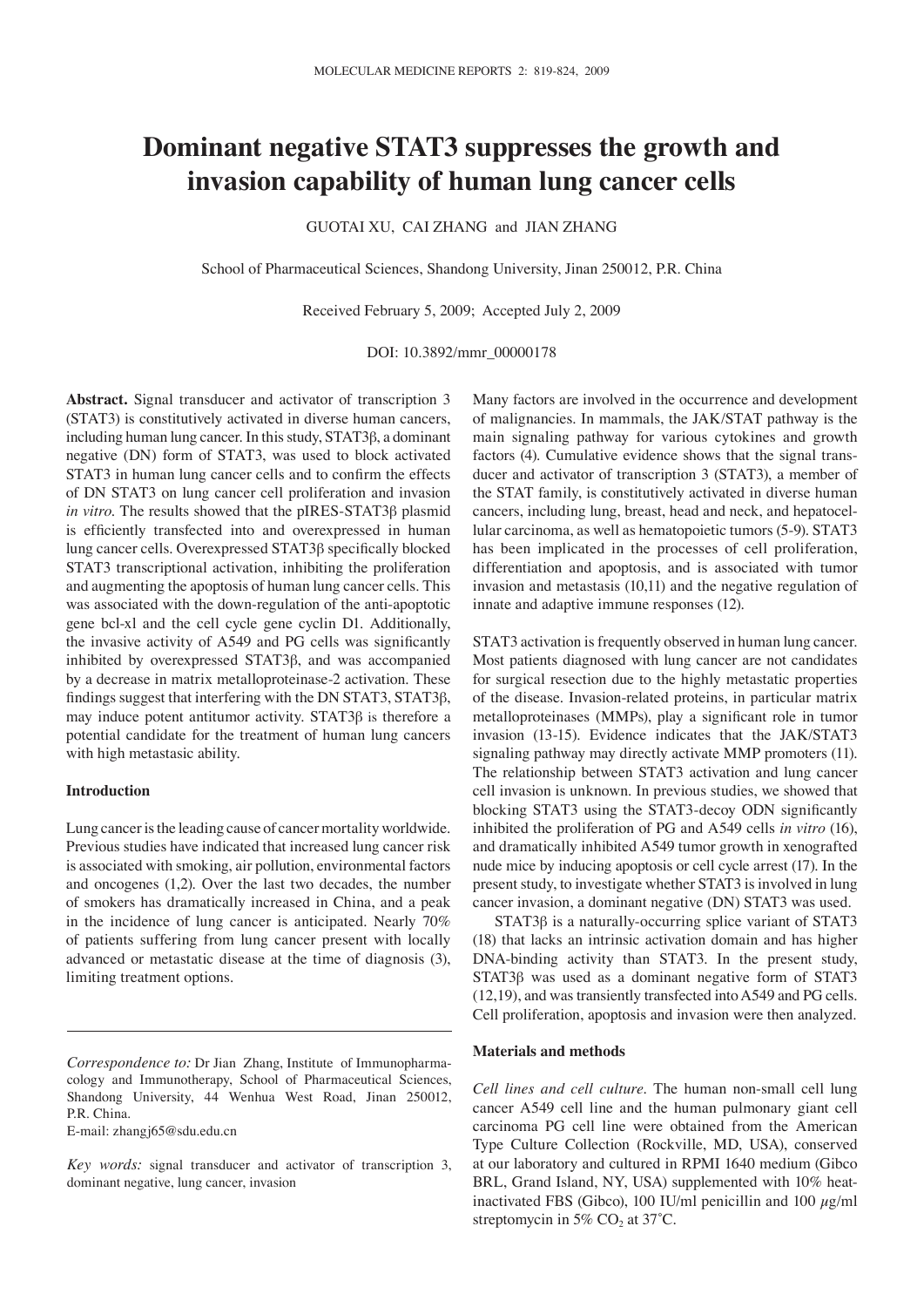*Transfection of dominant negative STAT3.* The pIRES-EGFP (empty vector) and pIRES-STAT3β (DN STAT3) plasmids were kindly provided by Dr Yu Hua of the Beckman Research Institute (Duarte, CA, USA). All plasmid preparations were propagated in *Escherichia coli* (Tiangen, Beijing, China) and purified using the Endo-Free Plasmid Maxi kit (Qiagen, Hilden, Germany). Lipofectamine™ 2000 (Invitrogen Life Technologies, Carlsbad, CA, USA) was used according to the manufacturer's instructions. The most efficient transfection was obtained using a Lipofectamine 2000 to DNA ratio of 2.5:1 ( $\mu$ l: $\mu$ g). Subsequently, Western blotting was used to detect STAT3β protein levels in the transfected cells.

*Luciferase reporter gene assay*. As described previously (8), A549 cells were plated at density of  $2x10<sup>4</sup>$  cells/well in 96-well plates (Costar) and cultured for 24 h, then 0.05  $\mu$ g DN STAT3 or control vector was transiently co-transfected with  $0.05 \mu$ g pGL3-STAT3-TK-luc reporter gene plasmid or pGL3-TK-luciferase control reporter construct. pRL-TK plasmid (0.01  $\mu$ g) (Promega, Madison, WI, USA) expressing Renilla luciferase was used to normalize for transfection efficiency. After 36 h, cells were washed and lysed, and a Dual-Glo™ Luciferase Assay System (Promega) was used to determine luciferase activity according to the manufacturer's protocol. The pGL3-STAT6-TK-luciferase reporter gene was used to investigate the specificity of DN STAT3 in A549 cells.

*Cell proliferation assay*. Lung cancer cells (8x10<sup>4</sup> ) were seeded into a 24-well plate and cultured for 24 h, then transfected with 0.3  $\mu$ g DN STAT3 or vector for 6 h according to the method described above. The medium was replaced by fresh RPMI 1640 medium supplemented with 10% FBS without antibiotics and cultured for another 6 h. Subsequently, the cells were detached by trypsin-EDTA (0.25 and 0.02%, respectively), and  $6x10^3$ cells/well in  $100-\mu l$  aliquots were seeded in 96-well plates. After being cultured for 24, 48 and 72 h, 10  $\mu$ l of Cell Counting Kit-8 (CCK-8) solution (Dojindo, Kumamoto, Japan) was added to each well (100  $\mu$ l medium) at the indicated times and incubated for another 2 h at 37˚C. Cell growth was determined using a microplate reader at 450 nm, with 630 nm as the reference wavelength. The inhibition rate was calculated as follows: inhibition rate (%) =  $OD_{\text{control}} - OD_{\text{T}}$  )/ $OD_{\text{control}} x 100\%$ .

*Western blotting*. Western blotting was used to identify STAT3 and its downstream gene expression levels. Anti-STAT3, antibcl-xl, anti-cyclin D1 and anti-β-actin antibodies, as well as horseradish peroxidase-conjugated secondary antibody, were purchased from Cell Signaling Technology (Beverly, MA, USA). As previously reported (16,17), cells were lysed and whole cell extracts (30  $\mu$ g/lane) were separated by SDS-PAGE and transferred to PVDF membranes (Millipore, Bedford, MA, USA). After being blocked with  $5\%$  (w/v) skim milk, the membranes were incubated with primary antibody at a dilution of 1:1000, and then incubated with horseradish peroxidaseconjugated secondary antibody (1:1000). Protein levels were visualized using enhanced chemiluminescence (Pierce Biotechnology, Inc., Rockford, IL, USA) and exposed to X-ray film (Kodak). The bands were examined by densitometry using AlphaEaseFC software, with standardization of each band to its corresponding loading control.

*Cell apoptosis assay*. Forty-eight hours after transfection with DN STAT3 or control vector, cells were released, washed and resuspended in 300  $\mu$ l Annexin V binding buffer, and subsequently stained with Annexin V-FITC (Jingmei, Shenzhen, China) and propidium iodide (PI) (Jingmei) according to the manufacturer's instructions. Data acquisition and analysis were performed by FACS using CellQuest software. For each condition, 10,000 cells were evaluated. Positive staining for Annexin V indicated cells undergoing early apoptosis, whereas Annexin V/PI staining indicated late apoptosis.

*Cell invasion assay*. Matrigel (BD Biosciences, Mississauga, Ontario, Canada) was diluted with cold serum-free RPMI 1640 medium (1:9), then 50  $\mu$ l were applied to the 8- $\mu$ m pore size polycarbonate membrane filters of a Boyden chamber (Costar, Cambridge, MA, USA) and solidified at 37˚C for 4 h. The cells were seeded into the upper compartment of the Boyden chamber at a density of  $1x10^5$  cells/200 $\mu$ l of serum-free medium. The bottom chamber contained standard medium with 10% FBS. As described previously (2), after incubation at 37˚C for 24 h, cells that had invaded the Matrigel and attached to the lower surface of the filter were fixed with methanol and stained with 0.1% crystal violet. The number of cells was counted in eight randomized fields under a light microscope at a magnification of x400.

*Zymography of matrix metalloproteinases.* Zymographic analysis of gelatinase activity in secreted medium was performed in 10% SDS-PAGE containing 0.1% gelatin (2). Cells (2x10<sup>5</sup> / well) in 300  $\mu$ l serum-free medium were seeded into a 24-well plate. After 24 h, 60  $\mu$ l of the supernatants were collected and mixed with 20  $\mu$ l 4X loading buffer for electrophoresis. Following electrophoresis, the gel was washed twice with 2.5% Triton X-100 for 45 min to remove the SDS, and then incubated at 37˚C in 50 mmol/l Tris-HCl buffer (pH 7.6) containing 5 mmol/l CaCl and 0.02% ZnCl. After 24 h, the gel was stained with 0.1% Coomassie Brilliant Blue R-250 (Bio-Rad, Hercules, CA, USA) for 4 h and briefly de-stained in 10% acetic acid and 30% methanol. Pre-stained SDS-PAGE protein standards (Tiangen) were used to estimate molecular mass. The experiment was conducted three times consecutively.

*Statistical analysis*. All data were expressed as the means ± standard deviation (SD) of three or more individual experiments. Differences in mean values between two groups were tested by the Student's t-test. P-values <0.05 were considered statistically significant.

#### **Results**

*STAT3β is overexpressed in human lung cancer cells.* To confirm whether DN STAT3 can be efficiently transfected into human lung cancer cells and overexpressed, A549 and PG cells were transfected with DN STAT3 and control vector, respectively, and then the cell lysates were prepared and STAT3 protein levels were analyzed by Western blotting. As shown in Fig. 1, in cells transfected or not transfected with control vector, the expression levels of STAT3 were generally present at similar concentrations; STAT3β isoform was overexpressed in cells transfected with DN STAT3, but not in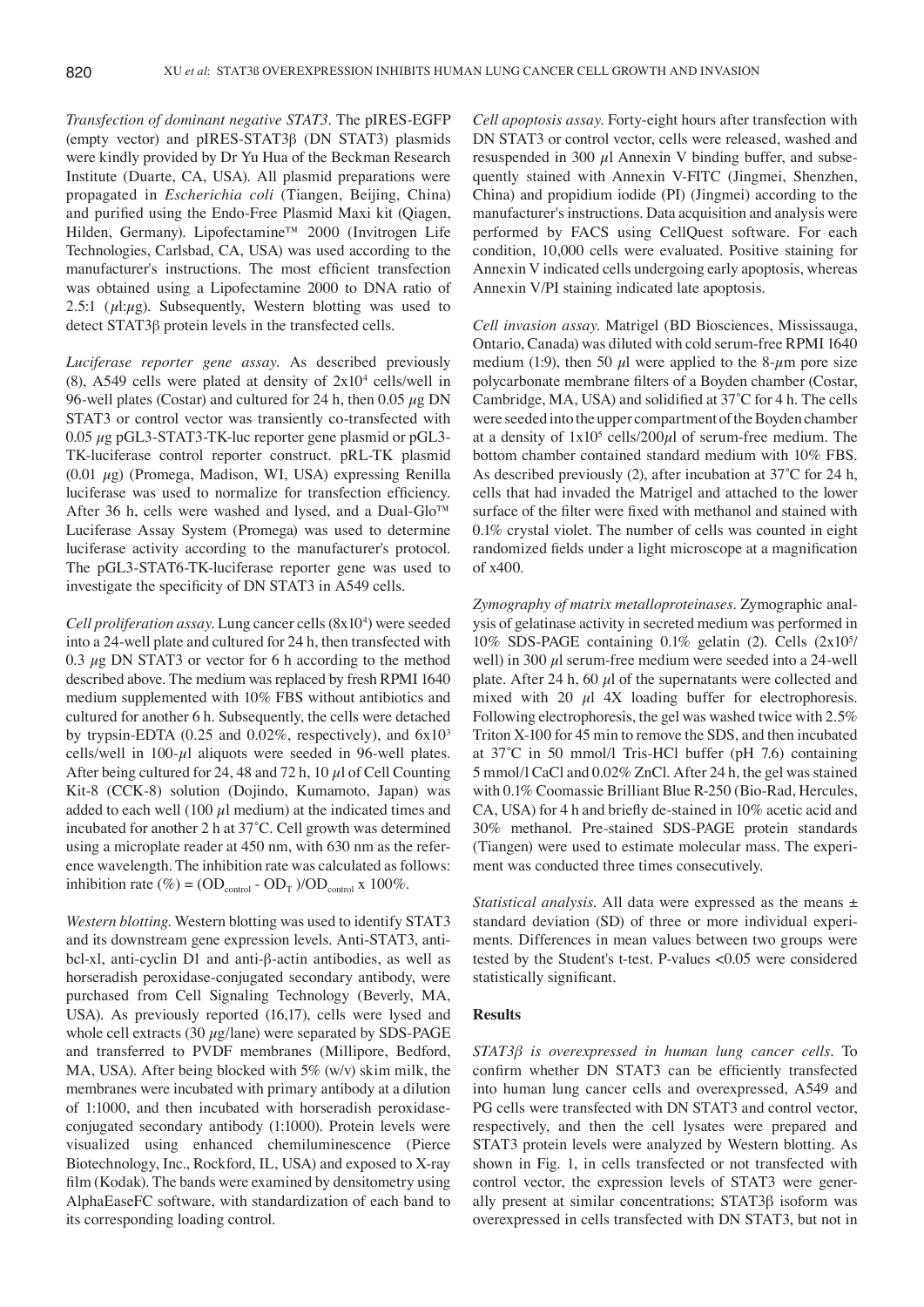

Figure 1. STAT3ß was overexpressed in human lung cancer cells treated with dominant negative (DN) STAT3. Western blotting was used to analyze the expression levels of STAT3 and STAT3ß in A549 (A) and PG (B) cells transfected with DN STAT3. Representative results of at least three independent experiments are shown.

cells transfected or not transfected with control vector. These results confirmed that DN STAT3 plasmid was efficiently transfected into human lung cancer cells, and that STAT3β was overexpressed. Therefore, this protocol for transfecting DN STAT3 vector was used in subsequent experiments.



Figure 2. Dominant negative (DN) STAT3 suppressed the transactivation of STAT3 in A549 cells. As described in Materials and methods, A549 cells were co-transfected with control vector or DN STAT3 and pGL3-STAT3-TKluciferase or pGL3-STAT6-TK-luciferase construct, while pRL-TK was used to normalize for transfection efficiency. After 36 h, a Dual-Glo™ Luciferase Assay System was applied to determine luciferase activity. Data represent the mean  $\pm$  SD of three independent experiments. The results were statistically significant (\*\*P<0.01; Student's t-test).

*Transcription effect of STAT3 is suppressed by DN STAT3*. We went on to investigate the influence of overexpressed STAT3β on STAT3 transcriptional activation by the Luciferase Reporter Assay System. The results showed that overexpressed STAT3β remarkably reduced the transcription activity of STAT3 by ~35% compared with cells transfected with control vector (Fig. 2). Simultaneously, the pGL3-STAT6-TK-luciferase reporter gene was used to identify the specificity of DN STAT3. The results indicated that DN STAT3 did not affect the transactivation of STAT6 in A549 cells (Fig. 2B), which confirmed the specificity of DN STAT3 for affecting STAT3 transactivation in A549 cells. These observations suggest that STAT3β



Figure 3. Proliferation and apoptosis of human lung cancer cells treated with dominant negative (DN) STAT3 *in vitro*. (A) The proliferation potency of cells overexpressing STAT3β was evaluated using CCK-8. Each value is the mean ± SD of four independent experiments. The results were statistically significant (\* P<0.05, \*\*P<0.01; Student's t-test). (B) After 48 h, the apoptotic rate of cells transfected with DN STAT3 or control vector was analyzed by flow cytometry using Annexin V-FITC and propidium iodide. Values are representative of three independent experiments.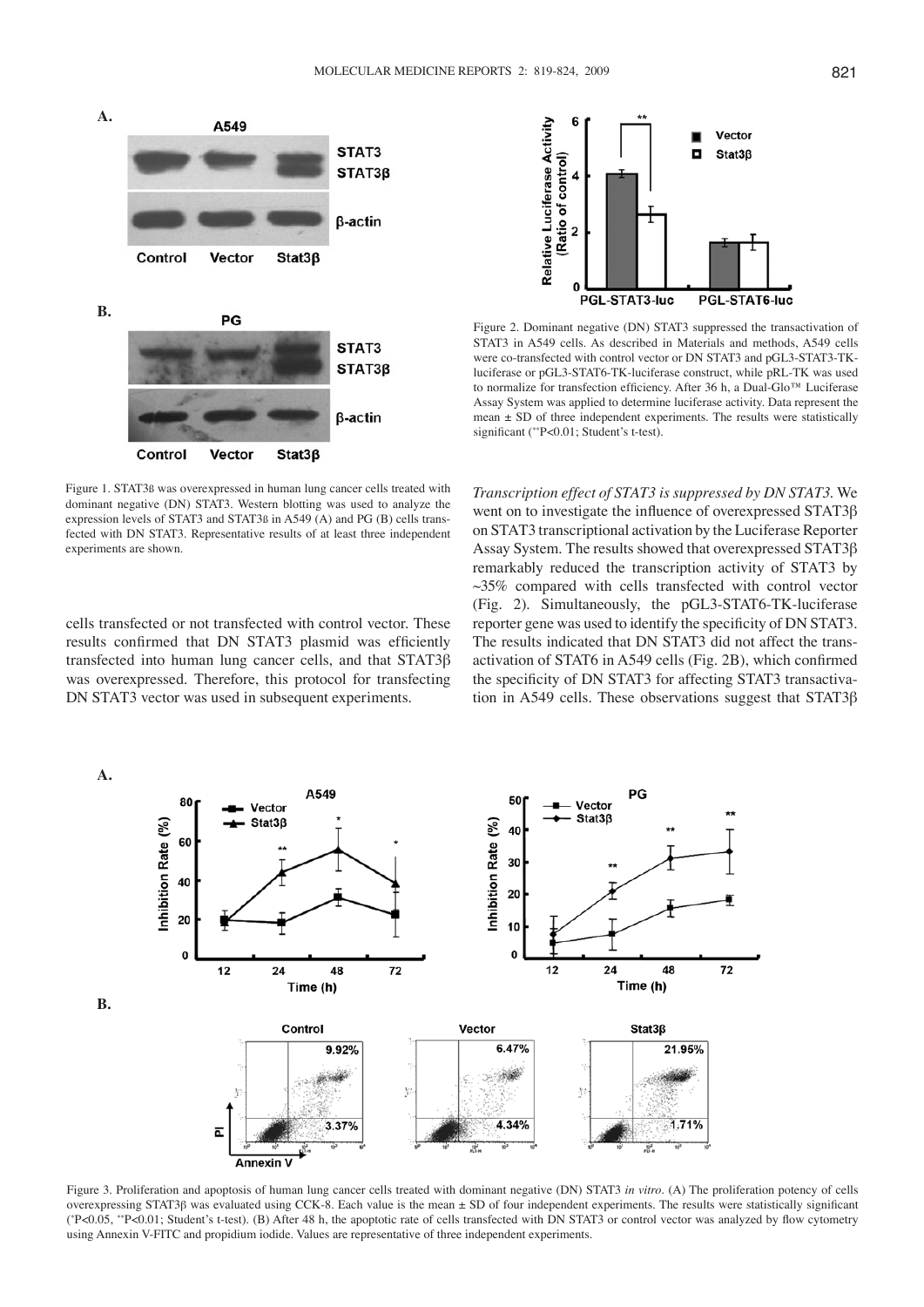

Figure 4. Dominant negative (DN) STAT3 down-regulated anti-apoptotic and cell cycle-related genes. A549 (A) and PG (B) cells transfected with DN STAT3 or control vector were harvested at 48 h. Protein levels of bcl-xl and cyclin D1 were characterized by Western blot analysis. β-actin was used as a loading control to normalize for overall protein concentration. Data are representative of three independent experiments.

overexpression inhibits STAT3 transcriptional activity via competitive DNA-binding.

*DN STAT3 suppressed proliferation and promoted apoptosis of human lung cancer cells in vitro*. Since STAT3 is implicated in the control of cell proliferation, differentiation and apoptosis, the effect of STAT3β expression on the growth of A549 and PG cells was investigated using CCK-8. After transfection with DN STAT3 or control vector, cells were cultured for 12, 24, 48 or 72 h, then 10  $\mu$ l of CCK-8 was added to each well and the cells were incubated for another 2 h. Fig. 3A shows that the overexpression of STAT3β conspicuously suppressed the proliferation of A549 and PG cells, with a maximum inhibition rate of 55% (P<0.01) or 33% (P<0.01), respectively. At the same time, the rate of apoptosis was evaluated using Annexin-V/PI staining. The results revealed that the apoptotic rate was significantly elevated in DN STAT3-transfected A549 cells (23.66%) (Fig. 3B) compared to blank vector-treated cells (10.81%) or control cells (13.29%).

*Overexpressed STAT3β down-regulated anti-apoptotic and cell cycle-related genes*. As a transcription factor, STAT3 controlled many genes, including anti-apoptotic and cell cycle genes. Western blotting was used to investigate the effects of DN STAT3 on the cell cycle gene cyclin D1 and the antiapoptotic gene bcl-xl. Fig. 4 shows that the disruption of STAT3 signaling by the overexpression of STAT3β significantly reduced cyclin D1 and bcl-xl expression levels in DN STAT3-treated human lung cancer cells.

*Inhibition of DN STAT3-mediated invasion by the downregulation of matrix metalloproteinase-2 activation*. As previously reported, STAT3 was associated with malignant invasion (10,11). To clarify the direct effects of STAT3β on the invasive ability of human lung carcinoma cells, the highly invasive A549 and PG cell lines were treated with DN STAT3, and then their invasive ability was analyzed using the Transwell assay. As shown in Fig. 5, a significant reduction in the number of invasive cells was observed in cells treated with DN STAT3. Compared to the control cells, the invasive ability of the cells transfected with DN STAT3 was decreased by  $>30\%$  (P<0.01).

Matrigel degradation is necessary for cellular invasion, and MMP-2 is particularly involved in lung cancer cells (15). To clarify whether MMP-2 is involved in the inhibition of



Figure 5. Dominant negative (DN) STAT3 inhibited the invasion of human lung cancer cells. The Transwell assay was used to evaluate the effect of DN STAT3 on the invasive capability of A549 (A) and PG (B) cells. Cells that invaded the lower surface of the filter were fixed with methanol and stained with 0.1% crystal violet. The number of cells in eight randomly-selected fields was counted under a light microscope at x400 magnification. Representative results of four independent experiments are shown. The results were statistically significant (\*\*P<0.01; Student's t-test).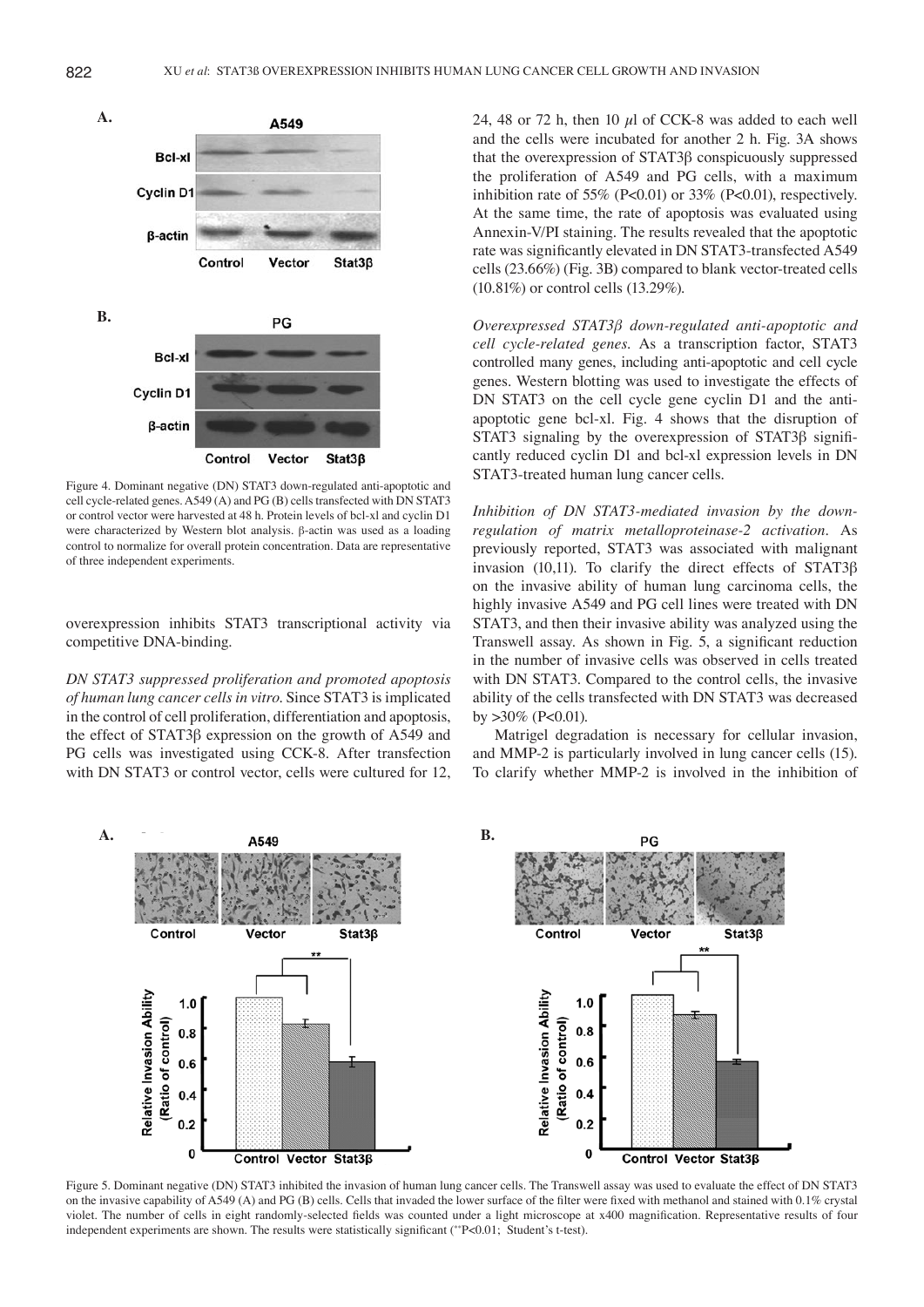

Figure 6. Dominant negative (DN) STAT3-mediated inhibition of MMP2 activity in human lung cancer cells. As described in Materials and methods, MMP-2 activity in the supernatant of A549 (A) and PG (B) cells treated with DN STAT3 was measured using zymographic analysis. Representative results from four independent experiments are shown. The results were statistically significant (\*\*P<0.01; Student's t-test).

invasion mediated by overexpressed STAT3β, MMP-2 activity was investigated using gelatin zymography under serum starvation conditions. As shown in Fig. 6, the overexpression of STAT3β significantly reduced MMP-2 activity by almost 30% in comparison with the control cells. The impact of STAT3β on MMP-9 activity could not be assessed due to the extremely low expression of MMP-9 in A549 and PG cells, even in the absence of STAT3β.

#### **Discussion**

STAT3 is a latent cytoplasmic transcription factor that has been shown to be oncogenic when constitutively activated. We and others have demonstrated that STAT3 is constitutively activated with high frequency in various human tumor cell lines (5-9,16,17), and that STAT3 activation is associated with cancer cell growth and survival. In addition, persistent activation of STAT3 promotes tumor angiogenesis and metastasis (11,21,22). Recent studies have shown that STAT3 signaling plays a critical role in tumor cell immune evasion by negatively regulating cellular and innate immune responses (12,23). Interference by the constitutive STAT3 signaling pathway reverses chemotherapy resistance, reduces tumor growth and metastasis and induces cancer cell death. STAT3 is therefore a promising candidate for cancer therapy.

We previously conducted a study exploring the relationship between the activation of STAT3 and lung cancer (16,17). However, the biological significance of STAT3 activation in lung cancer, including tumor invasion, remains to be fully elucidated. In the present study, DN STAT3-STAT3β strategy was used as gene therapy for the A549 and PG lung cancer cell lines. Our findings indicate that overexpressed STAT3β specifically represses STAT3 transactivity and down-regulates target genes such as cyclin D1 and bcl-xl. STAT3β may also inhibit cell proliferation and induce cell apoptosis, and may suppress human lung cancer cell invasion by decreasing the activity of MMP-2 *in vitro.* Based on our findings, DN STAT3

may be a promising candidate for the treatment of lung cancer with high invasive and metastasic properties. Additionally, as DN STAT3 is efficiently transfected and consistently overexpressed in tumor cells, it may be used for clarifying the biological significance of STAT3 in lung cancer cells *in vitro*  and *in vivo*.

#### **Acknowledgements**

This work was supported by grants from the Natural Science Foundation of China (nos. 30671901 and 30571696) and the Ministry of Science and Technology of China (863 program no. 2007AA021000; 973 program nos. 2004CB518807, 2004CB520804 and 2006CB504303).

### **References**

- 1. Lee GY, Jang JS, Lee SY, *et al*: XPC polymorphisms and lung cancer risk. Int J Cancer 115: 807*-*813, 2005.
- 2. Shih JY, Tsai MF, Chang TH, *et al*: Tanscription repressor slug promotes carcinoma invasion and predicts outcome of patients with lung adenocarcinoma. Clin Cancer Res 11: 8070*-*8078, 2005.
- 3. Molina JR, Yang P, Cassivi SD, Schild SE and Adjei AA: Non-small cell lung cancer: epidemiology, risk factors, treatment, and survivorship. Mayo Clin Proc 83: 584-594, 2008.
- 4. Rawlings JS, Rosler KM and Harrison DA: The JAK/STAT signaling pathway. J Cell Sci 117: 1281-1283, 2004.
- 5. Alvarez JV, Greulich H, Sellers WR, Meyerson M and Frank DA: Signal transducer and activator of transcription 3 is required for the oncogenic effects of non-small-cell lung cancer-associated mutations of the epidermal growth factor receptor. Cancer Res 66: 3162-3168, 2006.
- 6. Garcia R, Bowman TL, Niu G, *et al*: Constitutive activation of Stat3 by the Src and JAK tyrosine kinases participates in growth regulation of human breast carcinoma cells. Oncogene 20: 2499-2513, 2001.
- 7. Leong PL, Andrews GA, Johnson DE, *et al*: Targeted inhibition of Stat3 with a decoy oligonucleotide abrogates head and neck cancer cell growth. Proc Natl Acad Sci USA 100: 4138-4143, 2003.
- 8. Sun X, Zhang J, Wang L and Tian Z: Growth inhibition of human hepatocellular carcinoma cells by blocking STAT3 activation with decoy-ODN. Cancer Letters 262: 201-213, 2008.